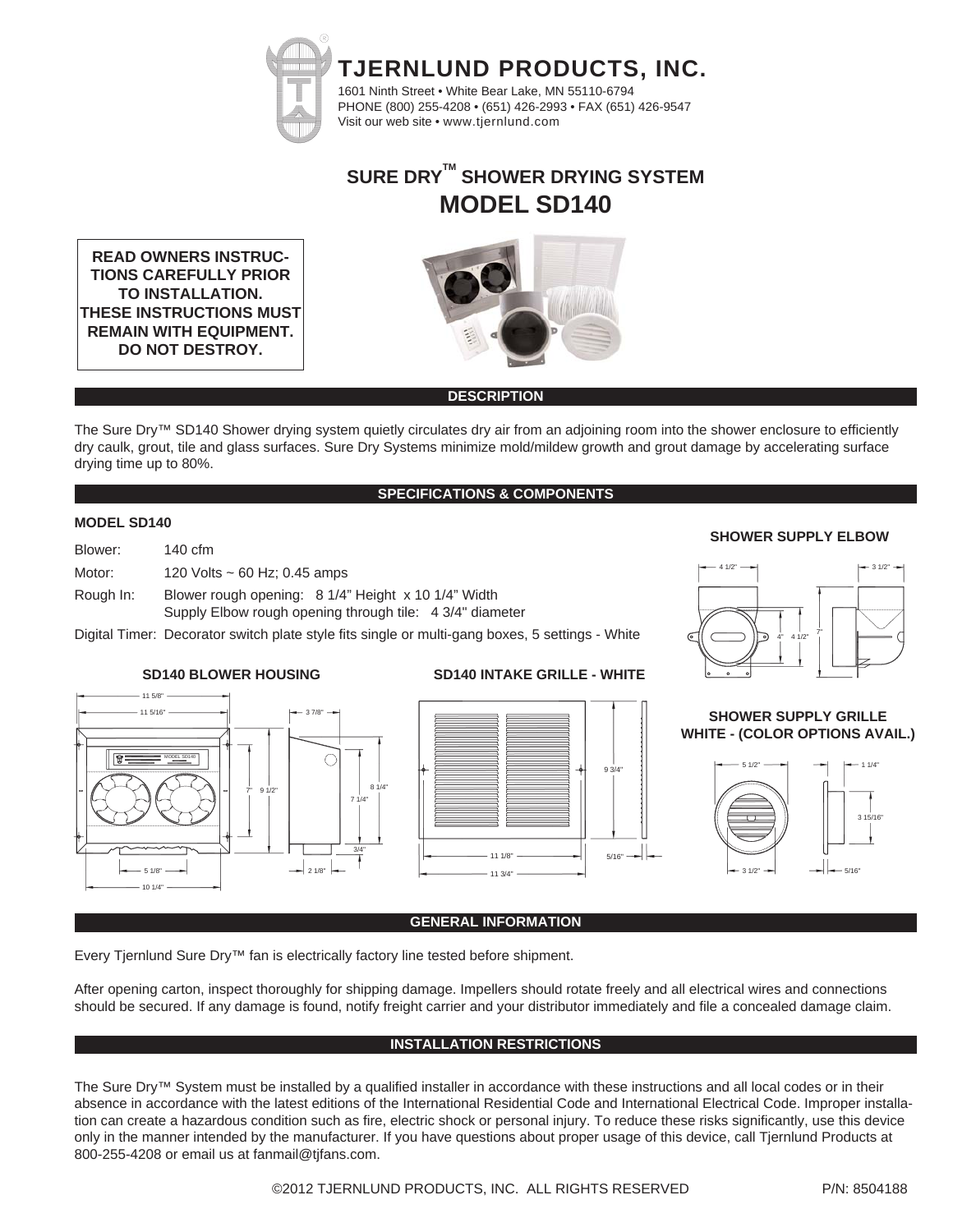Always disconnect the Sure Dry™ Fan or timer from its power source before installation and servicing.

**IMPORTANT:** An in depth investigation of the wall layout is required prior to installation. Avoid a stud wall section that is a path for plumbing supply lines, drains and vents. Avoid a stud wall section that is insulated or being used as a return air duct for a forced air system. Pick the best location based on clear routing of the supply duct, sound transfer concerns, electrical supply routing and air drying paths. Make sure the wall cavity is at least 10 1/2" wide between inside stud edges.

# WARNING

- The Sure Dry™ may not be used to exhaust hazardous or explosive materials or vapors.
- The Sure Dry™ may not be installed in a ceiling.
- The Sure Dry™ may not be installed in an outside wall.
- The Sure Dry™ may not be installed in a wall rated as a "fire wall."
- The Sure Dry<sup>™</sup> may not be used to move air from one floor (story) to another floor.
- The Sure Dry™ may not be used in a window.



## **WARNING**

**Disrupt power at circuit breaker to outlets & switches from the electrical power source you will be working with.** 

When manually sawing through sheetrock stop if you detect the saw blade coming in contact with any wiring or plumbing. Investigate further to determine if it is possible to safely continue to use this wall cavity space. Switch to another stud wall cavity if necessary.

#### **BEFORE YOU START:**

Determine the stud wall section that you want to use to mount the SD140 in. **IMPORTANT: Wall studs must be spaced a minimum of 10 1/2" between inside edges, (See Diagram A). NOTE:** If attempting to install the SD140 with an existing shower and not performing a complete remodel or retrofit, mark inside edges of studs the Sure Dry<sup>™</sup> will be installed between and verify there is at least 10 1/2" between the inside edges. Slide a stud finder down the wall between the studs to verify the stud wall cavity is completely open, (See Diagram B).

#### **TOOLS REQUIRED**

Sheetrock Saw Drill Tin Snips Phillips & Straight Screwdrivers Level Tape Measure Utility Knife or Scissors Wire Stripper

### **REMODEL OR NEW CONSTRUCTION INSTALLATION**

- 1. When installing the SD140, locate possible installation locations by examining the inside and outside shower areas for non-obstructed wall stud cavities. Avoid wall stud cavities that have plumbing or electrical wires within them. Pick the best location based on clear routing of flex duct, sound transfer concerns, electrical supply routing. Make sure the wall cavity is at least 10 1/2" wide between inside stud edges, (See Figures A & B).
- 2. On the shower side of the wall before any materials have been fastened to the studs, define where the shower air Supply Grille will be located. Make sure the height of the Shower Grille is above the highest water level obtainable in the shower. Mount the gray & white Supply Elbow between 2 studs within the wall cavity chosen in Step 1. Make sure the oval end of elbow points up. The use of an additional wall framing piece (2 x 4 or 2 x 6) or is required to solidly mount elbow. Mount Supply Elbow above maximum water level, (See Figure C).
- 3. In the wall cavity where the supply elbow has been mounted, define a location for the Blower. This location should be towards the top of the wall cavity but no closer than 3" from the ceiling on the other side of the wall. Once a target location has been determined, find the center point between the studs and poke a small hole thru the wall and verify the location is acceptable from the other side of the wall, (See Figure D).



FIGURE A

FIGURE B **BLOWER OPENING**





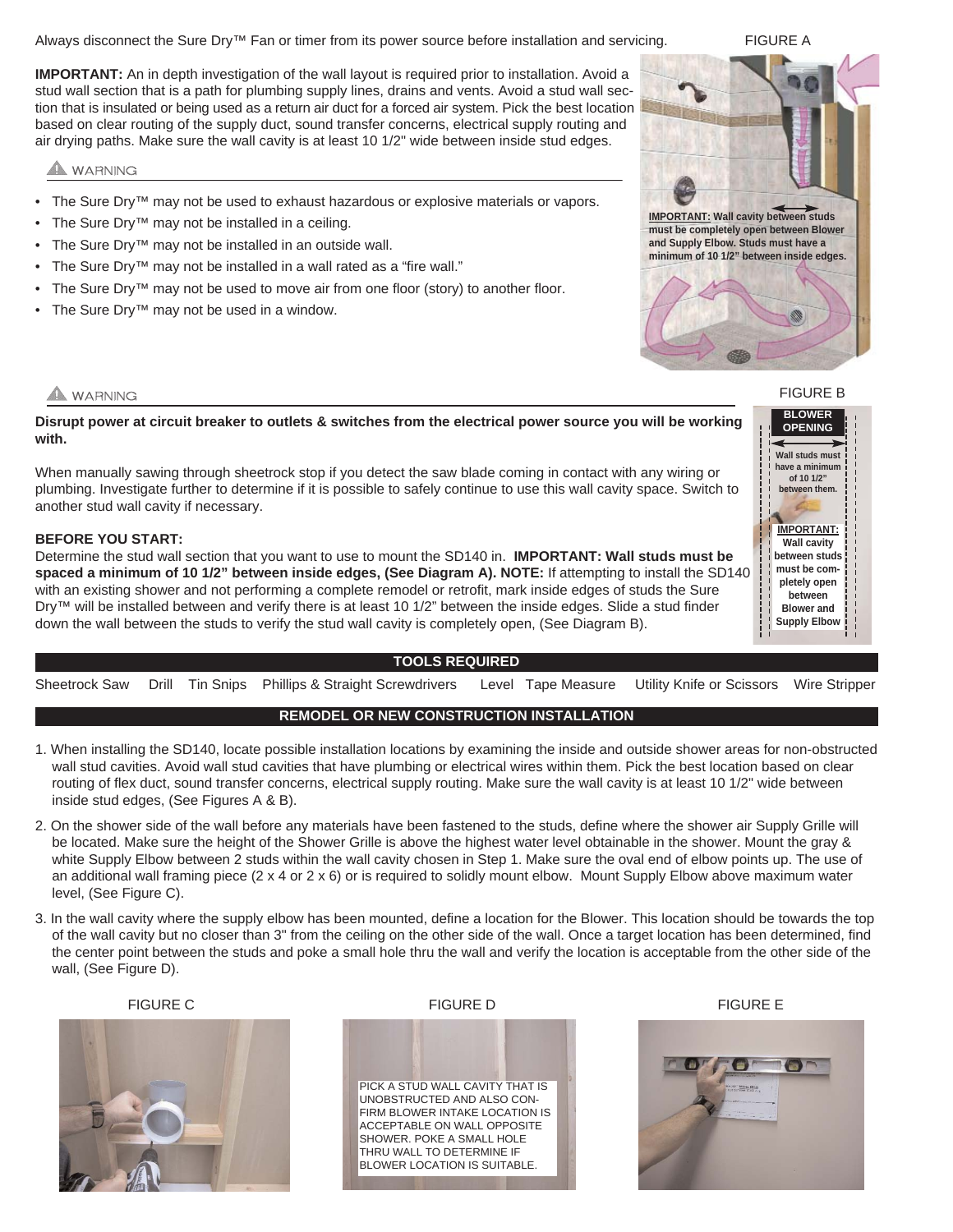- 4. From the Blower side of the wall, locate the small hole created in Step 3 and if ok, position the SD140 Blower cut out template. Top line of Blower template should not be closer than 3" to the ceiling. Level and tape the template to the wall, (See Figure E). Use a sheetrock saw with caution to remove sheetrock between template lines, (See Figure F).
- 5. Remove the Fan assembly from the Blower housing by using a screw driver to pry top flang over 2 Blower case extruded dimples and set aside for later use. Insert the Blower housing into the hole with the oval supply duct connection facing down and mark the (4) corner holes with a pencil. Drill out holes with 3/16" bit, carefully tap in wall anchors and secure housing to the wall with screws provided, (See Figure G).
	- FIGURE F

FIGURE G



6. Install the provided flexible oval duct with (2) 1/4 x 3/8" sharper point self tapping screws on oval Blower housing flange making sure that screw head is below and pinches metal ring in flex duct on both sides. Stretch flex duct down to Supply Elbow and cut to length with a metal snips. Make sure the duct is stretched and is as straight a run as possible. Excessive flex duct material and bends will reduce fan performance and lengthen shower drying times. Install the flexible oval duct with (2) 1/4 x 3/8" duller point self tapping screws on Supply Elbow making sure that screw head is above and pinches metal ring in flex duct on both sides, (See Figure H).



FIGURE H



#### **SHOWER SIDE FINISHING**

- 1. Finish remodeling the shower including sealing the area around where the elbow enters the shower. Excess pipe from the elbow into the shower is acceptable at this point. Make sure all tiling and grouting has been completed before moving forward. Place the provided sheet metal protection plate over the supply elbow extension and tape to tile wall, (See Figure I).
- 2. Use a reciprocating saw, grinder, dremmel tool, etc., to cut off the elbow extension until it is flush with the metal plate and remove, (See Figure J). Once metal plate is removed, careful cleanup on Supply Elbow can be done so it is flush with tile.
- 3. Test fit the Shower Grille. Make sure it can be installed flush to the shower tile surface and make adjustments on Supply Elbow with grinder or dremmel tool if necessary. Silicone seal the Shower Grille in place using high quality silicone bath caulk. Place large beads of silicone bath caulk on inlet leading edge of Shower Grille and on outside flange of Shower Grille and insert in Supply Elbow. Smooth excess caulk bead around Supply Grille and tile, (See Figure K). Rotate Shower Grille louvers in desired direction.







**WIRING**

# A WARNING

The following steps involve electrical wiring and should only be performed by a licensed electrician and / or adhere to all local, state and national electrical codes.

Locate and install the timer switch preferably by existing exhaust and light switches, while following all local, state and national electrical codes. The fan unit consumes less than 50 watts when operating so use of existing power circuit for the lights in the shower area is often times acceptable. **MAKE SURE THE POWER CIRCUIT IS OFF BEFORE CONTINUING. A GFI CIRCUIT IS REQUIRED.**